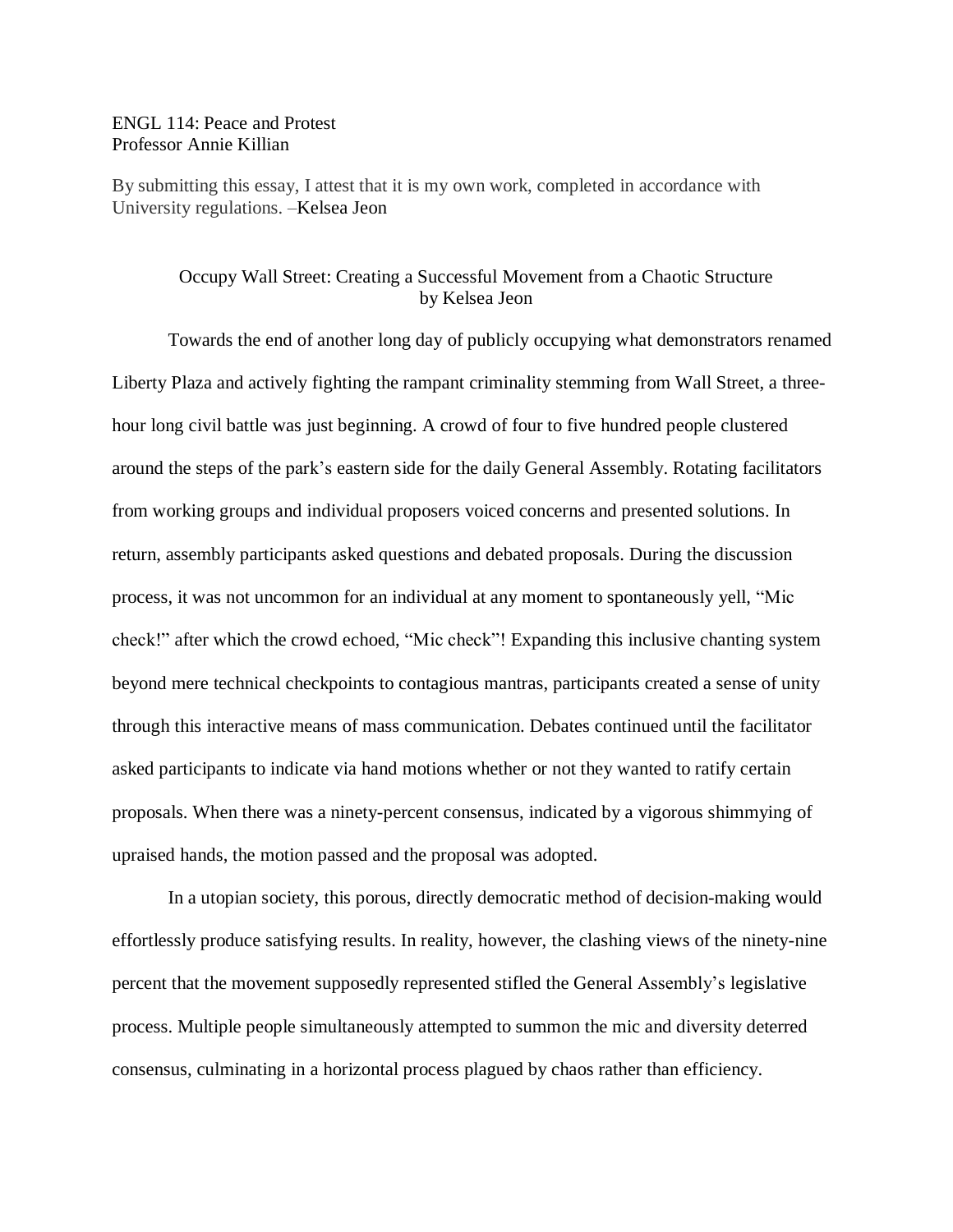Characterized by this unique methodology of organizing mass demonstrations, the Occupy Wall Street (OWS) Movement introduced and widely popularized the directly democratic practice of horizontalism to the social protest arena. Whereas vertical hierarchy spotlights prominent leaders, presents narrow demands, and convokes issue-specific rallies, horizontal hierarchy lacks official spokespeople, idealizes compromise, and advances broad agendas (FAQ). Rather than praise such democratic strategy as horizontalism, scholars have instead pinpointed it as the Achilles' heel of the OWS Movement. Baruch College Professor and member of the Occupy Wall Street Labor Support Group, Jackie DiSalvo, wrote in 2015: "[Occupy Wall Street's] supposedly 'leaderless' horizontalism and consensus process made decisions impossible [and] the autonomy of individuals produced an inability to coordinate its many working groups" (DiSalvo 264). While her claim that Occupy's unique horizontal structure prolonged and convoluted the decision-making process is certainly valid, it is crucial for scholars to reassess horizontalism relative to Occupy's overarching purpose of inspiring citizens to take direct action. In the case of Occupy, horizontalism was indeed a deliberative, beneficial strategy because "efficiency is not the measuring stick of success here. Democracy is" (Gautney).

In this paper, I will first review the current scholarship identifying horizontalism as the ultimate downfall of Occupy Wall Street. Recognizing that this claim is based on a flawed assumption about the movement's principal goal, I will then reframe OWS' organic organizational strategy in relation to the movement's actual purpose of inciting participatory action from individuals. After establishing the link between OWS' structure and objective, I will prove how horizontalism promoted its purpose by creating an attractive, inclusive, and empowering atmosphere for participants. Finally, I will demonstrate the positive effects of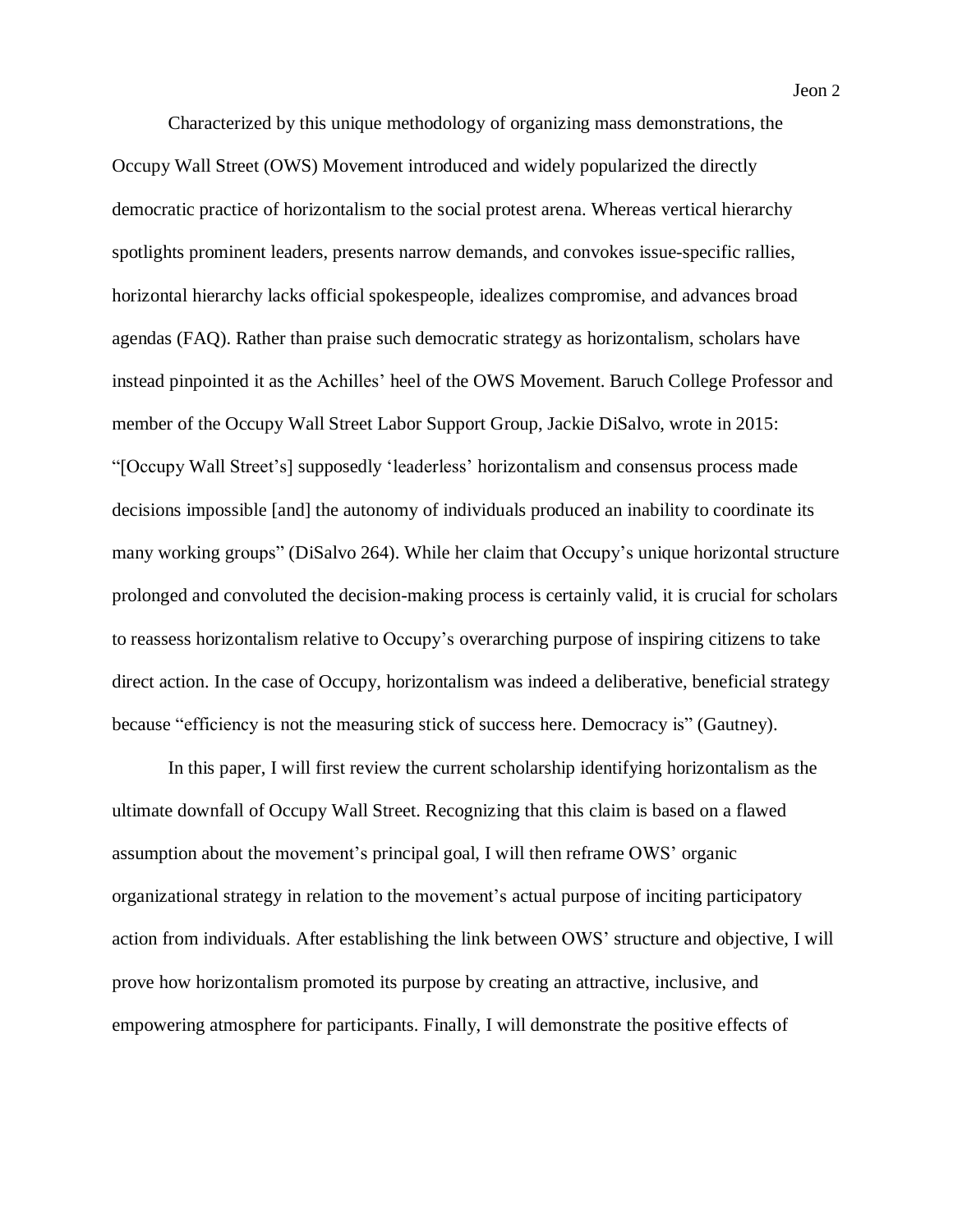Current dialogue surrounding OWS' practice of horizontalism suggests that its lack of organization and leaders produced a structurally tenuous movement. As a system that embraces individual autonomy, the capacity to be one's own person and determine one's own decisions (Christman), horizontalism often allows for "anyone to set up a working group, even a phony one, to gain representation in the [assembly]" (DiSalvo 275). Championing the notion of equal representation, activists who felt that peers' unpopular opinions were suppressed frequently shouted in defense, "Let them speak!" (DiSalvo 275). Because individuals without legitimate concerns overtly interjected during assembly meetings, DiSalvo argues, minority tyranny prevailed and majority rule failed. Furthermore, Executive Director of *Organizing 2.0*, a nationwide networking group for activists, Charles Lenchner, claimed that without legitimate leadership positions and sustainable institutions, "long-term supporters who engage with each other to build power" were dissuaded from participating. (DiSalvo 276). Assuming that experienced, devoted activists engage in a cause for the prospect of gaining power, Lenchner blames horizontalism and its refrain from official leadership positions for the dearth of devoted participants.

Addressing these scholars' claims, while it is ideal for solely reasonable individuals to present their concerns, as DiSalvo has posited, participants, however unorthodox their ideas may be, have the right to voice their opinions. Emphasizing direct democracy over efficiency, protesters deliberately and knowingly sacrificed a streamlined decision-making process for increased participation. Additionally, Lenchner's argument that horizontalism is at fault for the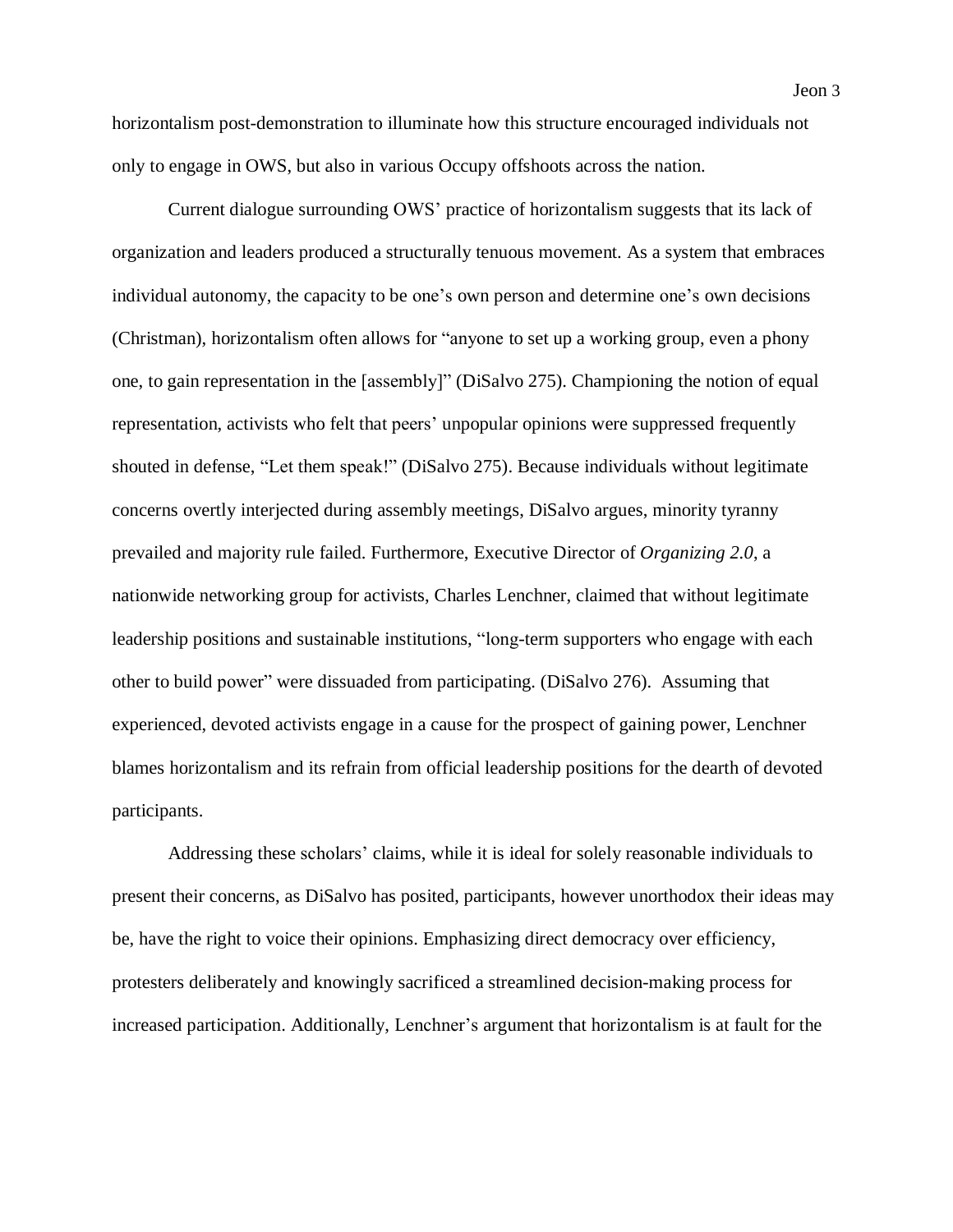lack of dedicated activists is fallacious, as individuals motivated by self-interests rather than group needs are generally ill-suited to be leaders of mass movements.

Admittedly, horizontalism's preservation of individual autonomy and absence of official leaders created a dysfunctional structure of governance among the demonstrators, yet it is misguided to assume that inefficiency equates to failure. Instead, inefficiency and dissolution were unavoidable side-effects of OWS' actual goal -- to create a laboratory of participatory action and to inspire citizens to engage in a direct democracy. On the movement's official webpage, OWS is described as the economic "99% trying to wrestle control of its government out of the hands of the 1%" and is deliberately "leaderless and partyless" to "... communicate not just outrage, but a full on call to action" (About OWS). It's a movement without "one or two simple demands, though many demand them of [Occupiers]" (About OWS). The umbrella slogan of the ninety-nine percent, however, is a mere surface level label. Occupy's thousands of participants, akin in financial conditions, held few commonalities in beliefs and concerns beyond their economic statuses. Despite outsiders' suggestions that official leaders and narrow demands would have created unity and bolstered the political influence of the movement, they largely misunderstood the legitimate purpose of OWS. Occupy was not about single-handedly fighting the corruption on Wall Street or advocating for a specific piece of reform; it was about calling the people to action. With this renewed perception of OWS, horizontalism, although entropic, enabled the movement to attract, include, and empower thousands of individuals. In accordance with the advice plastered on an Occupier's cardboard sign, "Don't mistake the complexity of this movement for chaos" (VanGelder 43). Horizontalism was not a weakness, but a strength of the movement.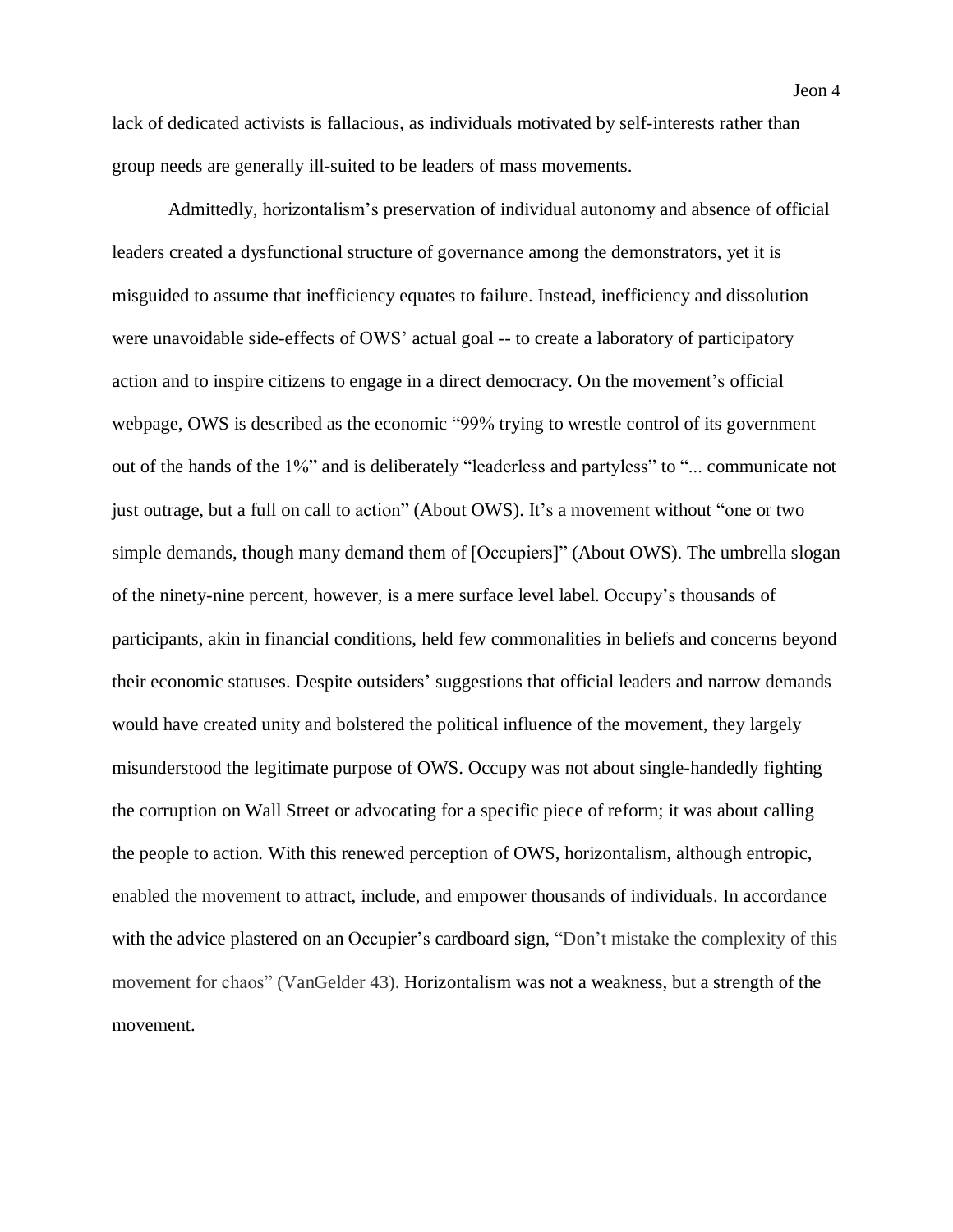By intentionally adopting a gridlock-ridden legislative system designed to produce ambiguous proposals, the Occupy Wall Street Movement enlarged its targeted audience of potential participants. In the General Assembly, the movement's decision-making body, proposals became official when there were supermajority approvals of at least ninety percent. Considering how our very own United States Congress, a professional legislative body, struggles to pass bills with a simple majority (fifty percent plus one), it is virtually impossible for a diverse group of both veteran and novice activists to reach a ninety percent threshold. Therefore, for propositions to have passed, they were oftentimes so ambiguous and general as to go largely uncontested. These vague proposals were neither intended nor expected to address specific policy issues. Instead, they sought to attract masses of activists, as the "absence of a narrow definition … and avoidance of concrete demands drew people from various backgrounds and political ideologies" (Kadirgamar). Promoting specific demands creates an exclusive and internally divided movement. Individuals who did not share the movement's same narrow aims would have been dissuaded from joining and the inevitable minority who did not believe in the majority's demands would have been left feeling alienated and ignored. As a result of implementing a decision-making structure that guaranteed the creation of accessible proposals, OWS struck thousands of individuals as an attractive movement to join.

Accompanying the movement's inclusive set of demands, the welcoming atmosphere of assembly meetings via routine procedural reviews encouraged the involvement of newcomers. Because of the movement's horizontal structure that glorified equality, "a newcomer [was] as important as someone who's been there from the beginning, so the process of the assembly [was] explained at every meeting." (Randolph). If one lacked experience or was unfamiliar with social protest, it is probable that these presumed disadvantages would have detered one from getting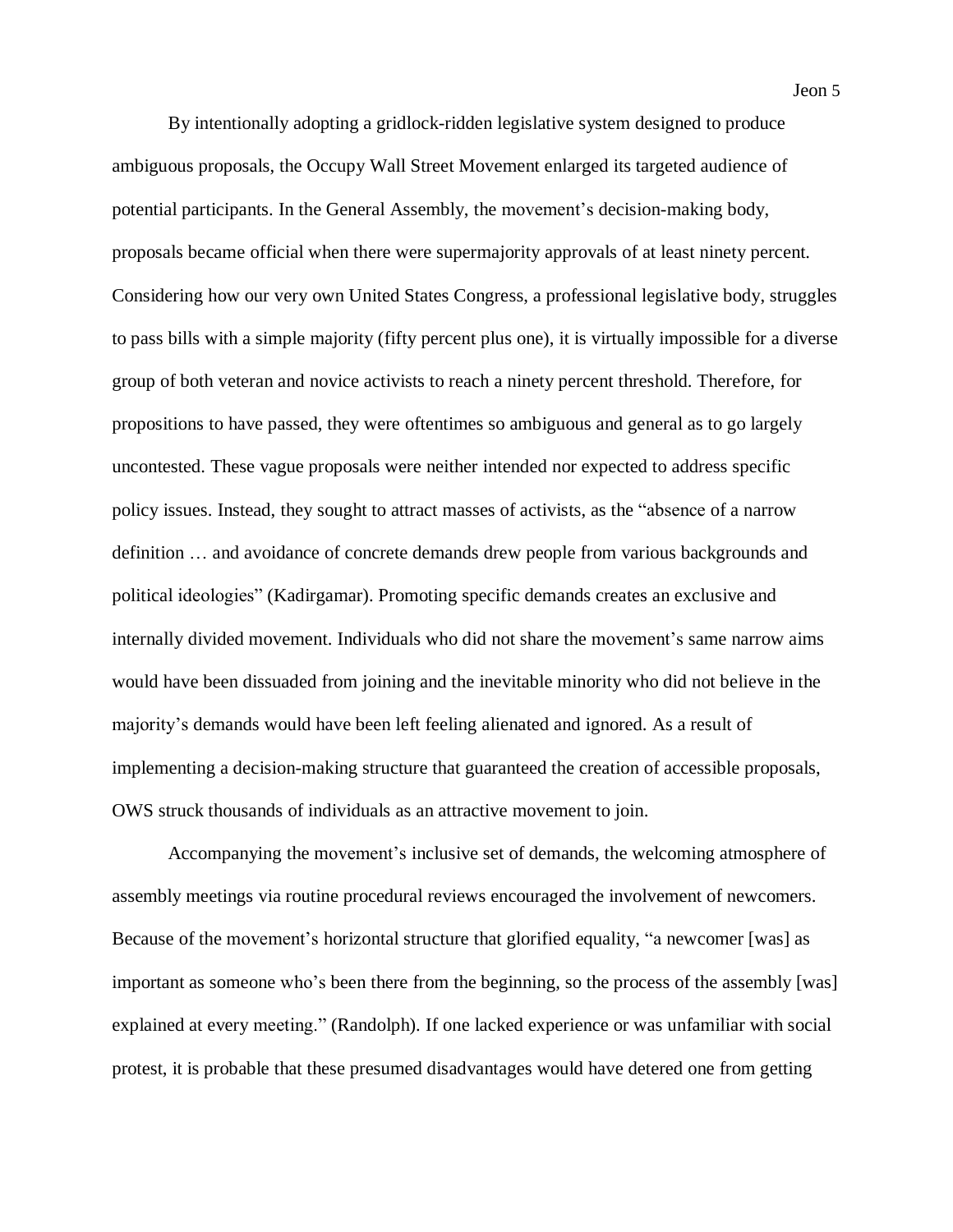involved. To reassure novices that no prior experience was necessary, the first few minutes of every General Assembly were always reserved for teaching newcomers essential procedural knowledge. Countless hours of time spent on review could have been used to advance discussions, however, Occupy organizers prioritized facilitating a welcoming atmosphere to encourage new participants to join the demonstrations. By stressing the importance of every individual -- veteran or novice -- the inefficient, yet hospitable movement lured in thousands of outsiders to join fellow citizens in a massive call to action on Wall Street.

Lacking an official leader to blindly follow, empowered protesters of OWS symbolized a rejection of the United States' "representative" democracy and demonstrated a desire for a truly representative, direct democracy. In social protests and mass demonstrations, a "leader" is defined as a prominent, legitimate, and influential authoritative figure who governs the movement and voices constituents' concerns. While OWS had rotating facilitators for practical purposes of sustaining the movement, it is inaccurate to label these neutral managers as spokespeople. In leader-follower relationships, there is an implicit social contract in which followers sacrifice unbounded expression and instead relay their concerns to a trusted leader, confident that he or she will passionately fight for the common good. This mutual relationship is the basis of our American Democratic Republic, yet by rejecting the concept of leadership, the Occupy Wall Street Movement illuminated a widespread belief in the "failure of representative democracy in the United States" (Gautney). In a nation where political contributions equate to speech, it is commonplace for lobbyists and corporations to voice their support for or against legislative agendas through their powerful checkbooks. Influenced by an alluring monetary appeal, Congressional members are perceived as more inclined to represent interests of those with capital rather than those without. Consequently, this system has created an unrepresentative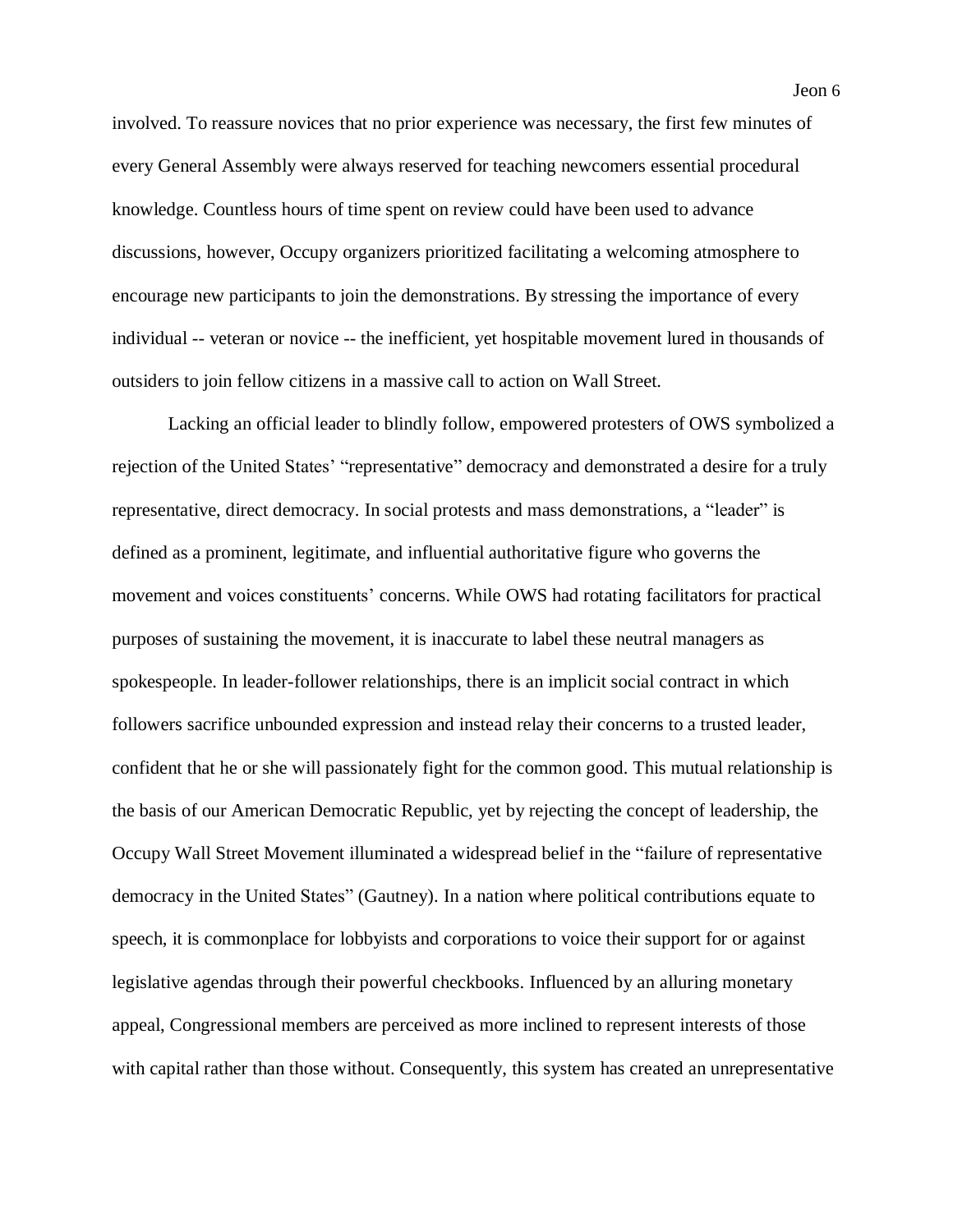democracy and has convinced constituents of the ninety-nine percent that their right to speak carries little relevance if they have no right to be heard. Reflecting this frustration through their mass movement, OWS demonstrators created a leaderless structure not only to express their repudiation of America's representative democracy, but also to suggest a new form of governance: a direct democracy in which every individual directly voices his or her own beliefs.

In addition to encouraging participants to exercise individual autonomy, OWS fostered a trial-and-error laboratory of participatory action that developed veteran activists and inspired innovation in social protests. In the General Assembly, decisions were made through a "consensus process" in which people discussed issues until they had met a "general agreement that all can feel satisfied with" (Sitrin). While it was highly unlikely for each participant to be completely satisfied with every decision made, this process was "not about converting other people to one's way of thinking. It was about compromise. For every person involved, there was a new viewpoint to consider" (Gautney). Actively enforcing a system based on compromise allows for individuals to become better listeners, better negotiators, and better team players. Although this process of decision-making was not the most streamlined means of producing results, it was effective in teaching individuals universal skills necessary for organizing any movement.

While participants emerged as skilled, experienced activists, they also gained inspiration for various offshoots through the trial-and-error practice of OWS. Justine Tunney, one of the editors of OccupyWallSt.org, commented that the laboratory of participatory democracy inspired innovation because once activists realized the efficacy of a concept, they could "copy what's been built and use it to build something else" (Schwartz). As a result of exposing and training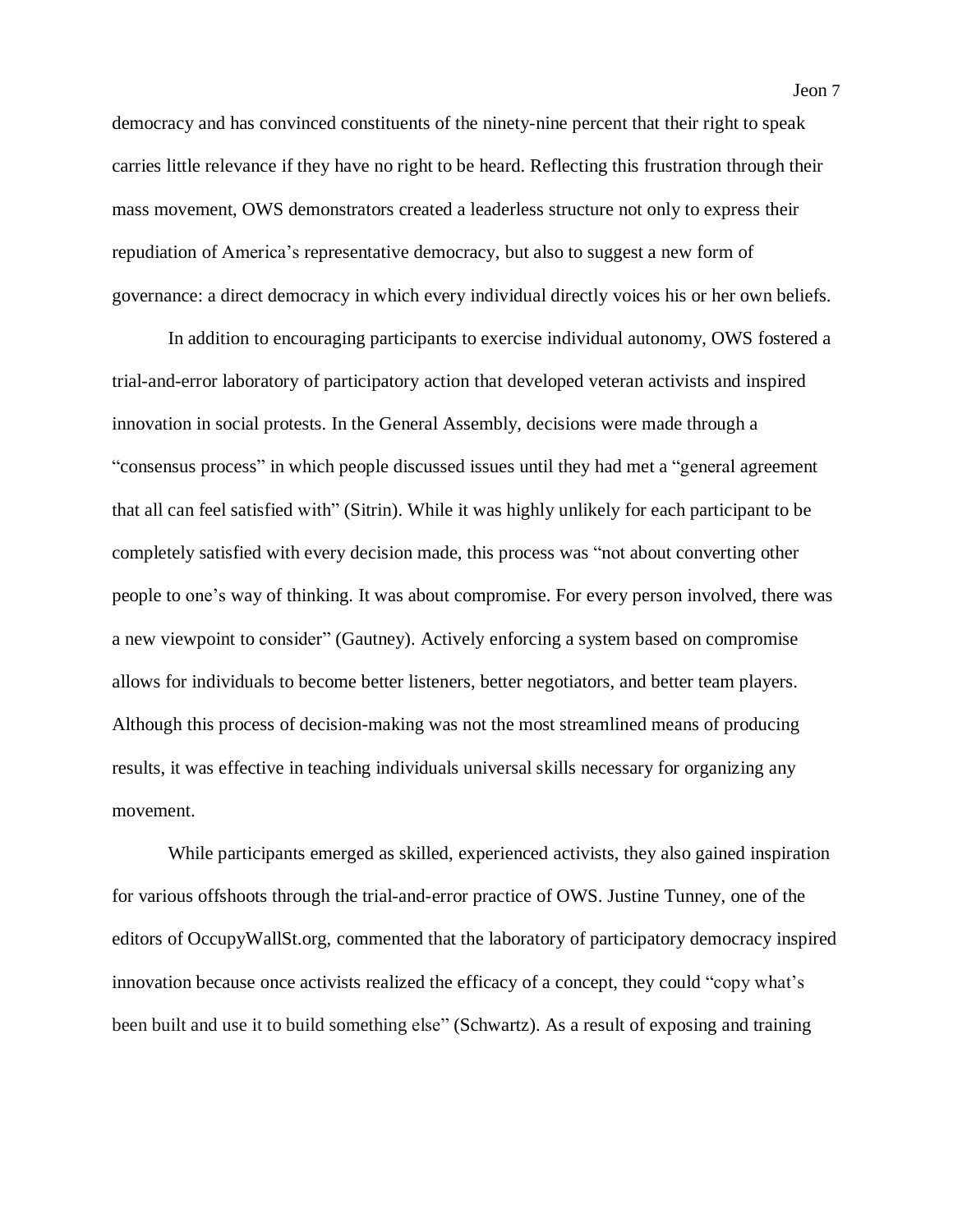thousands of novice activists, the Occupy Wall Street Movement transformed from being leaderless to leader-full.

After the New York Police Department officially evicted Occupy Wall Street protesters from Liberty Plaza on November 15, 2011, empowered movement expatriates created offshoots of OWS in various economic, social, and political spheres. Such branches of the Occupy Movement include the following examples: Occupy Our Homes, a group working to prevent the foreclosure of people's homes; Occupy Sandy, a relief effort created to assist victims of Hurricane Sandy; and Occupy the NRA, an organization formed in response to the Sandy Hook massacre in Connecticut that advocates for gun control policies (Dean 382). What started out as a movement to fight the political and economic corruption stemming from Wall Street transformed into a massive interactive workshop that gave individuals personal experience with social protests. Emerging as both experienced and inspired, the trained activists bred by the Occupy Wall Street Movement used their formative experiences to create and engage in various other social movements across the nation. By allowing for individuals to glean first-hand experience with social protests and inspiring them to take action, Occupy was not a niche movement, but a contagious concept that branched into various societal facets.

Despite the current scholarship that Occupy Wall Street's embrace of horizontalism greatly contributed to the movement's demise, a reexamination of this strategy in light of the movement's purpose reveals that horizontalism was a blessing, not a bane. From an outsider's perspective, it is easy to categorize the disorganized, leaderless movement as a band of disunited revolutionaries wreaking havoc in the financial capital of America. However, it is overly critical and inaccurate to label OWS as a failure because of its inability to successfully wrestle control of the government from the political elite; legislative change was not the goal of OWS. Aware that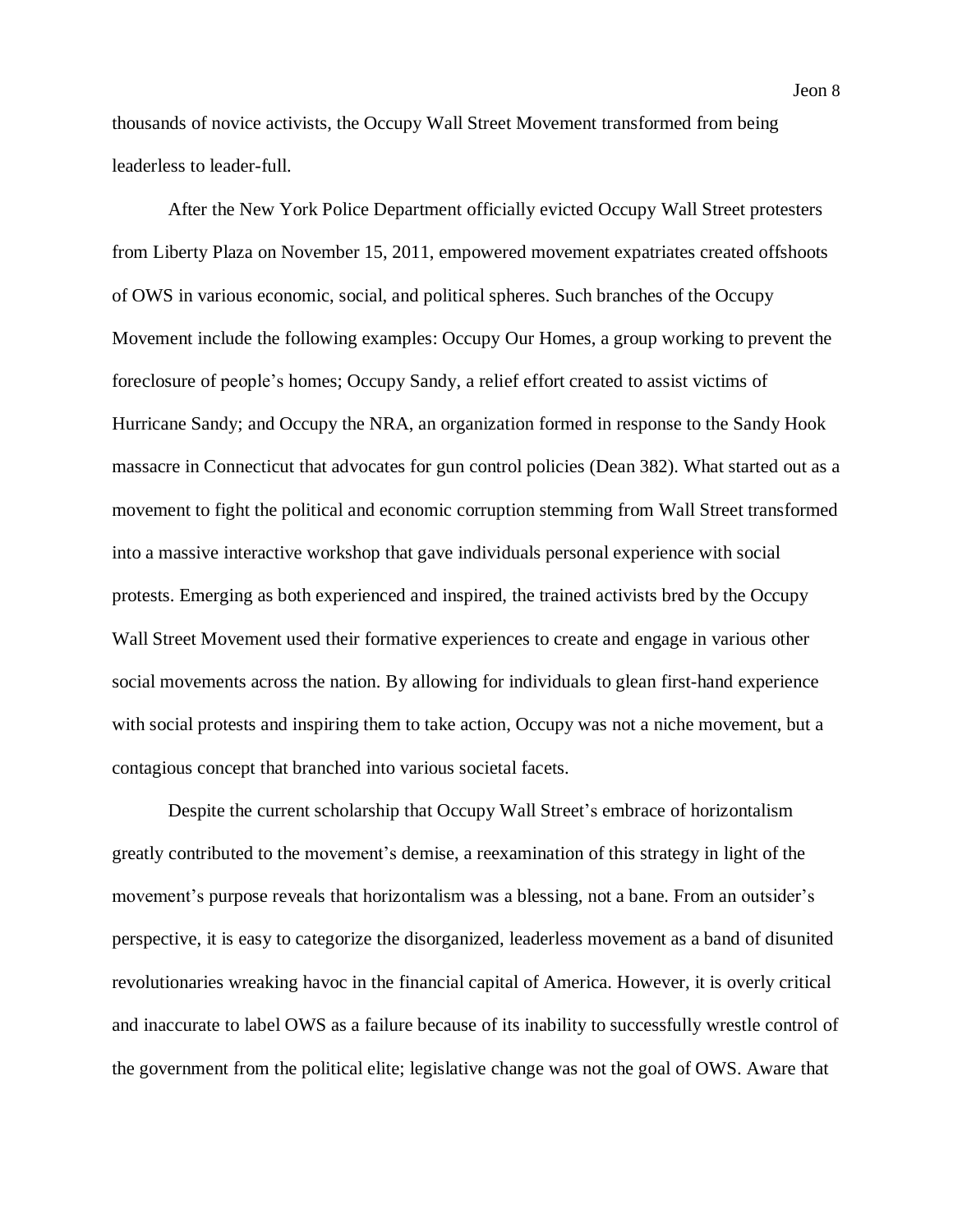solving deeply rooted societal and political issues is a multi-step process that begins with the slow-moving needle of participation, speeds up with intersection of protest and politics, and ends with significant reform. The Occupy Movement tackled the first step: To inspire direct action.

Five years after the dissolution of Occupy Wall Street, 2016 Democratic Party presidential nominee Bernie Sanders championed the issue of money in politics as the theme of his campaign. While Sanders was unsuccessful in his efforts to clinch the nomination, he reinvigorated the conversation about the need for economic justice and reaffirmed the need for political reform. The Occupy Wall Street Movement certainly was not the panacea for the economic corruption tainting our American democracy, however, the path to significant change must start somewhere. Based in New York's symbolic Liberty Plaza, the ephemeral OWS served as the historic starting point that catalyzed political action and participation across the nation.

## Works Cited

"About OWS." *Occupy Wall Street: Live from the Occupations of New York City.* N.p., n.d. Web. 2 Nov. 2016.

- Christman, John. "Autonomy in Moral and Political Philosophy." *The Stanford Encyclopedia of Philosophy* (2015), Edward N. Zalta (ed.). Web. 4 Nov. 2016.
- Dean, Jodi. "Occupy Wall Street: Forcing Division." *Constellations* 21.3 (2014): 382-389. *Wiley Online Library.* Web. 2 Nov. 2016.
- DiSalvo, Jackie. "Occupy Wall Street: Creating a Strategy for a Spontaneous Movement." *Science & Society* 79.2 (2015): 264-287. *Wiley Online Library.* Web. 1 Nov. 2016.
- Drews, Fred. "Sen. Bernie Sanders: We have a government of, by, and for billionaires." *Brookings.* The Brookings Institution, 9 Feb. 2015. Web. 17 Oct. 2016.

"FAQ." *#Occupy Wall Street NYC General Assembly.* N.p., n.d. Web. 3 Nov. 2016.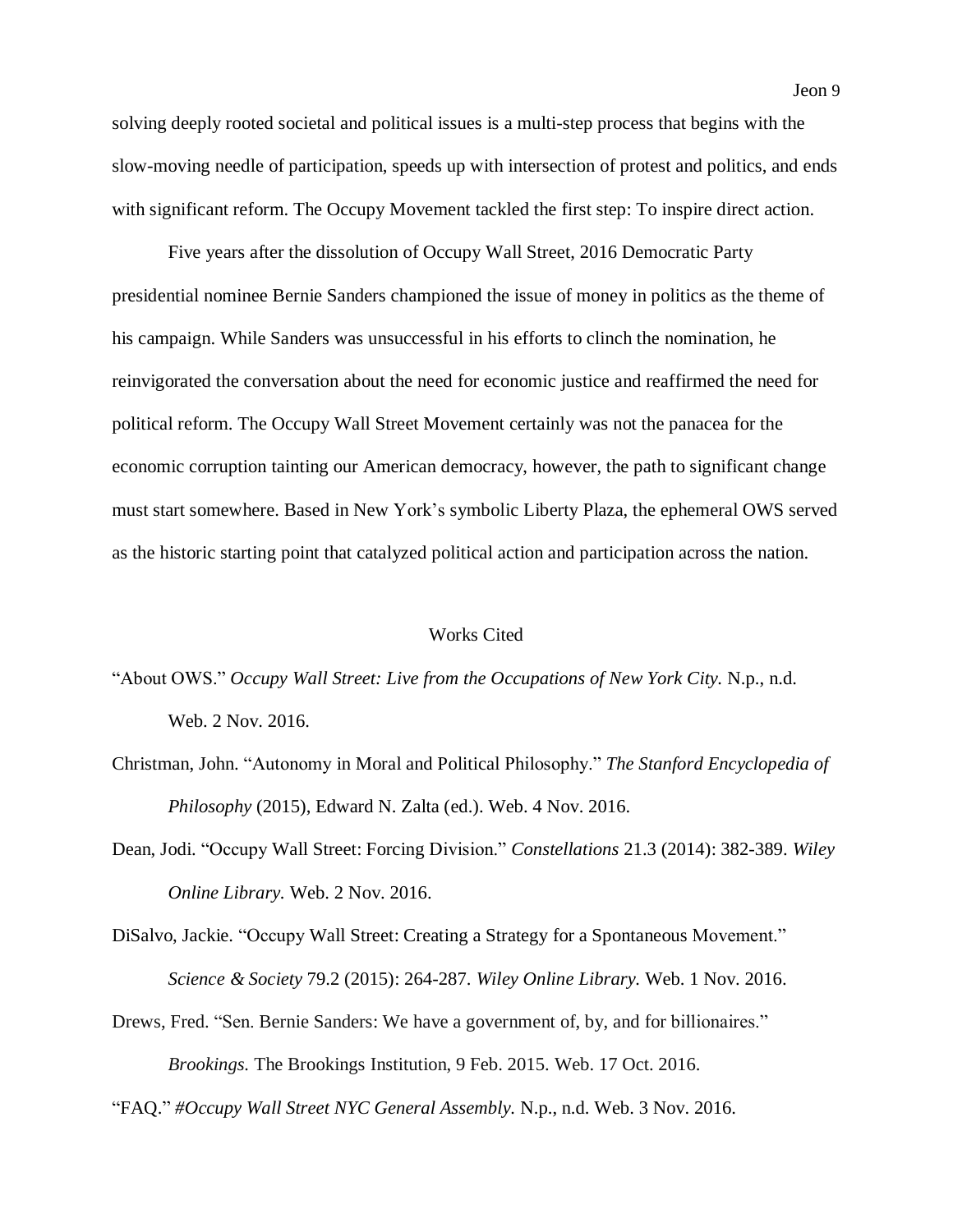- Gabbatt, Adam. "Former Occupy Wall Street Protesters Rally Around Bernie Sanders Campaign." *The Guardian.* Guardian News and Media Limited, 17 Sept. 2015. Web. 2 Nov. 2016.
- Gautney, Heather. "What is Occupy Wall Street? The history of leaderless movements." *The Washington Post.* The Washington Post, 10 Oct. 2011. Web. 3 Nov. 2016.
- Jacobs, Elisabeth. "Not So Demanding: Why Occupy Wall Street Need Not Make Demands (Yet)." *Brookings*. The Brookings Institution, 3 Nov. 2012. Web. 17 Oct. 2016.
- Jaffe, Sarah. "Occupy Wall Street Was Humbling to Many of Us." *The Sociological Quarterly* 54.2 (2013): 198-202. *Wiley Online Library.* Web. 2 Nov. 2016.
- Juris, Jeffrey. "Reflections on #Occupy Everywhere: Social media, public space, and emerging logics of aggregation." *American Ethnologist* 39.2 (2012): 259-79. *Wiley Online Library.* Web. 17 Oct. 2016.
- Kadirgamar, Ahilan and Prachi Patankar. "Where next for Occupy Wall Street?" *The Guardian.* Guardian News and Media Limited, 2 Jan. 2012. Web. 3 Nov. 2016.
- Khatib, Kate, Margaret Killjoy, and Mike McGuire, eds. *We Are Many: Reflections on Movement Strategy from Occupation to Liberation*. Oakland: AK Press, 2012. Print.
- Lubin, Judy. "The 'Occupy' Movement: Emerging Protest Forms and Contested Urban Spaces." *Berkeley Planning Journal* 25.1 (2012): 184-97. Web. 17 Oct. 2016
- Randolph, Sal. "Social Form: Occupy Wall Street's General Assembly." *Word Object: Word Object Action Art Unart.* WordPress, 29 Oct. 2011. Web. 4 Nov. 2016.
- Schwartz, Mattathias. "Pre-Occupied: The Origins and Future of Occupy Wall Street." *The New Yorker.* Conde Nast, 28 Nov. 2011. Web. 3 Nov. 2016.

Shephard, Alex. "What Occupy Wall Street Got Wrong." *The New Republic.* New Republic, 14.